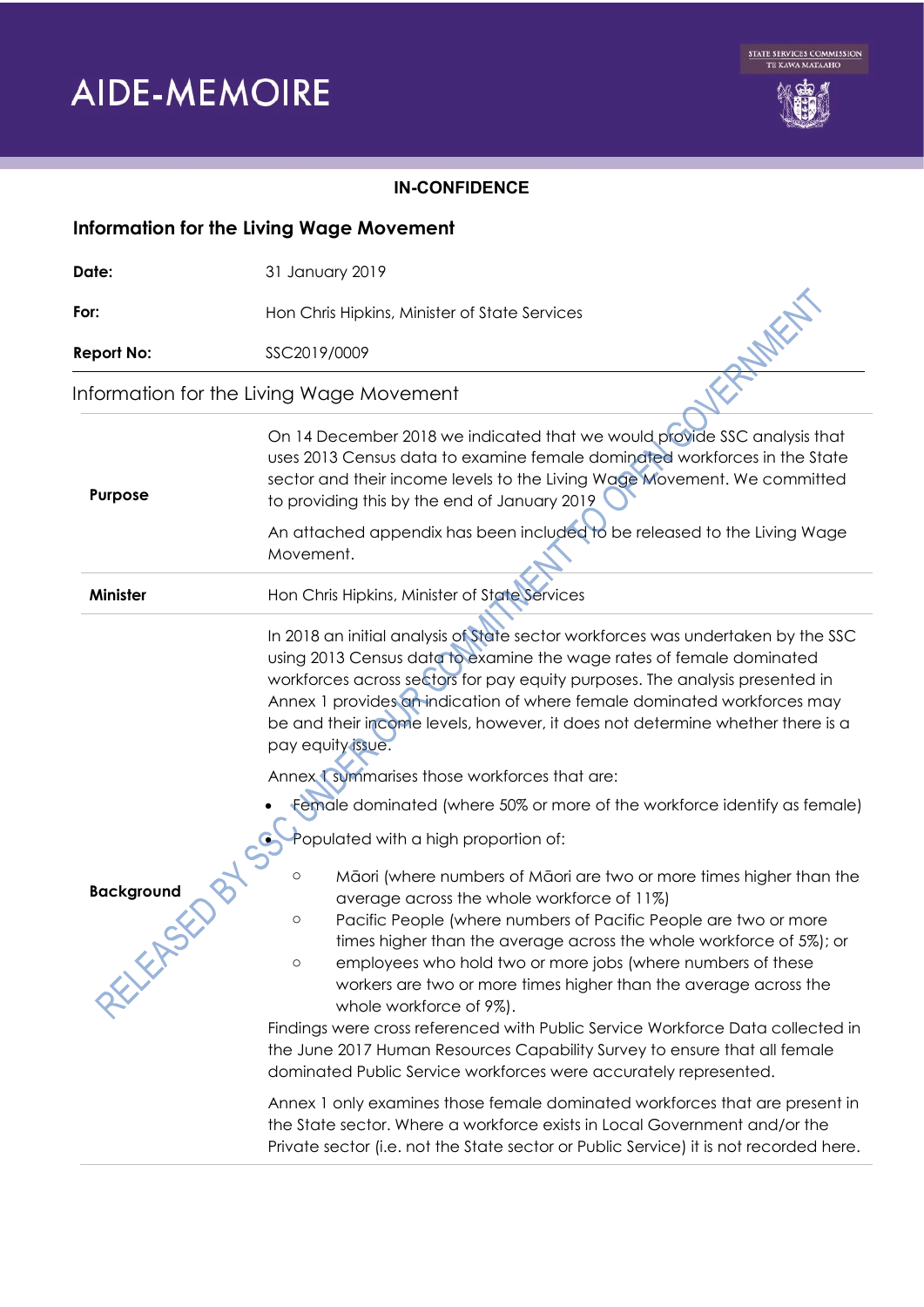#### **IN-CONFIDENCE**

It is important to note that the data was recorded in 2013, so is significantly dated. Additionally, the information is self-selected. Therefore, employee numbers do not represent the full scale of a workforce and also occupational classifications are decided by each individual. A single workforce can be spread across multiple classifications, diluting the ability to draw conclusions about that workforce. Finally, this analysis is an initial examination and further discussion is required between, the SSC, agencies and unions on where the low pay threshold could be set. ATTOOREW COVERAMENT

We recommend

that this aide-memoire be released

Agree/disagree.

**Proactive Release**

Hon Chris Hipkins **Minister of State Services**

Author: Sophie Cossens, Senior Adviser, Gender Pay Gap and Pay Equity Taskforce<br>
Responsible Manager: Sarah Borrell, Manager, Workforce and Employment Relation<br>
Responsible Manager: Sarah Borrell, Manager, Workforce<br>
ARECO **Responsible Manager:** Sarah Borrell, Manager, Workforce and Employment Relations

2